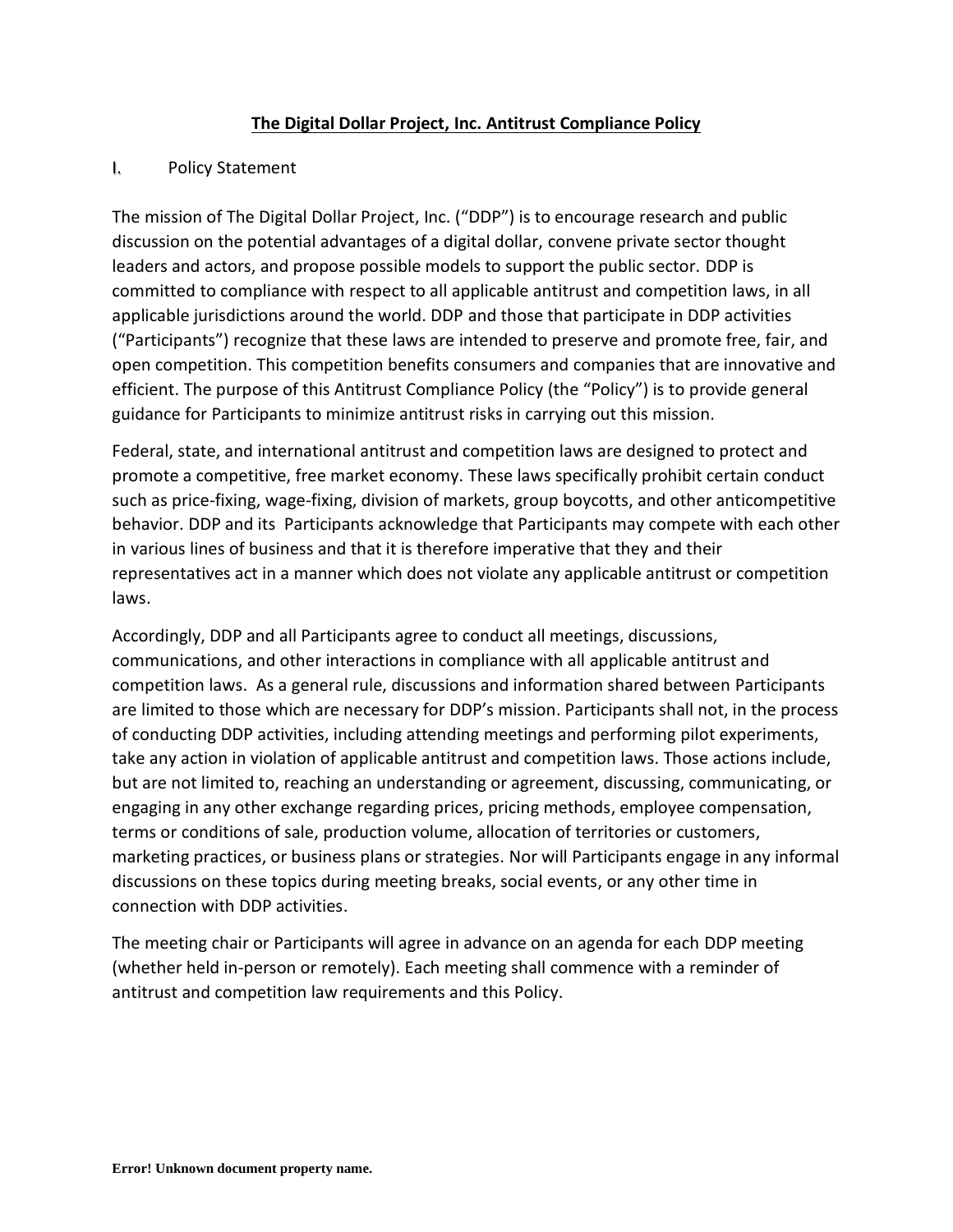## II. Guidance – Antitrust Do's and Don'ts

The below provides general guidance regarding what Participants should and should not do to comply with the antitrust and competition laws. Participants should contact their respective legal counsel to address specific questions.

A. Do Not

Do not, in fact or appearance, discuss or exchange information regarding:

- An individual company's current or projected prices; price changes; price differentials; markups; discounts; rebates; allowances; terms and conditions of sale, including credit terms, etc.; or data that bear on prices, including profits, margins, or cost.
- Individual company wages, bonuses or compensation policies, strategies or practices.
- Industry-wide pricing policies, price levels, price changes, differentials, or the like.
- Actual or projected changes in industry production, capacity, or inventories.
- Matters relating to bids or intentions to bid for specific opportunities, procedures for responding to bid invitations, or specific contractual arrangements.
- Plans of individual companies concerning the design, characteristics, production, distribution, marketing, or introduction dates of particular products/services, including proposed territories or customers.
- Information relating to actual or potential individual suppliers that might have the effect of excluding them from any market or of influencing the business conduct of firms toward such suppliers.
- Matters relating to actual or potential customers that might have the effect of influencing the business conduct of firms toward such customers.
- Individual company current or projected costs of procurement, development, or manufacture of any product/service.
- Individual company market shares for any product/service or for all products/services.
- Confidential or otherwise sensitive business plans or strategy.

The above is not a complete list of prohibited topics. When in doubt, consult your legal counsel. In addition, Participants must not reject any applicant for DDP participation that otherwise meets the qualifications for participation as set forth in DDP's bylaws, for any anticompetitive purpose or for the purpose of denying such applicant the benefits of participation.